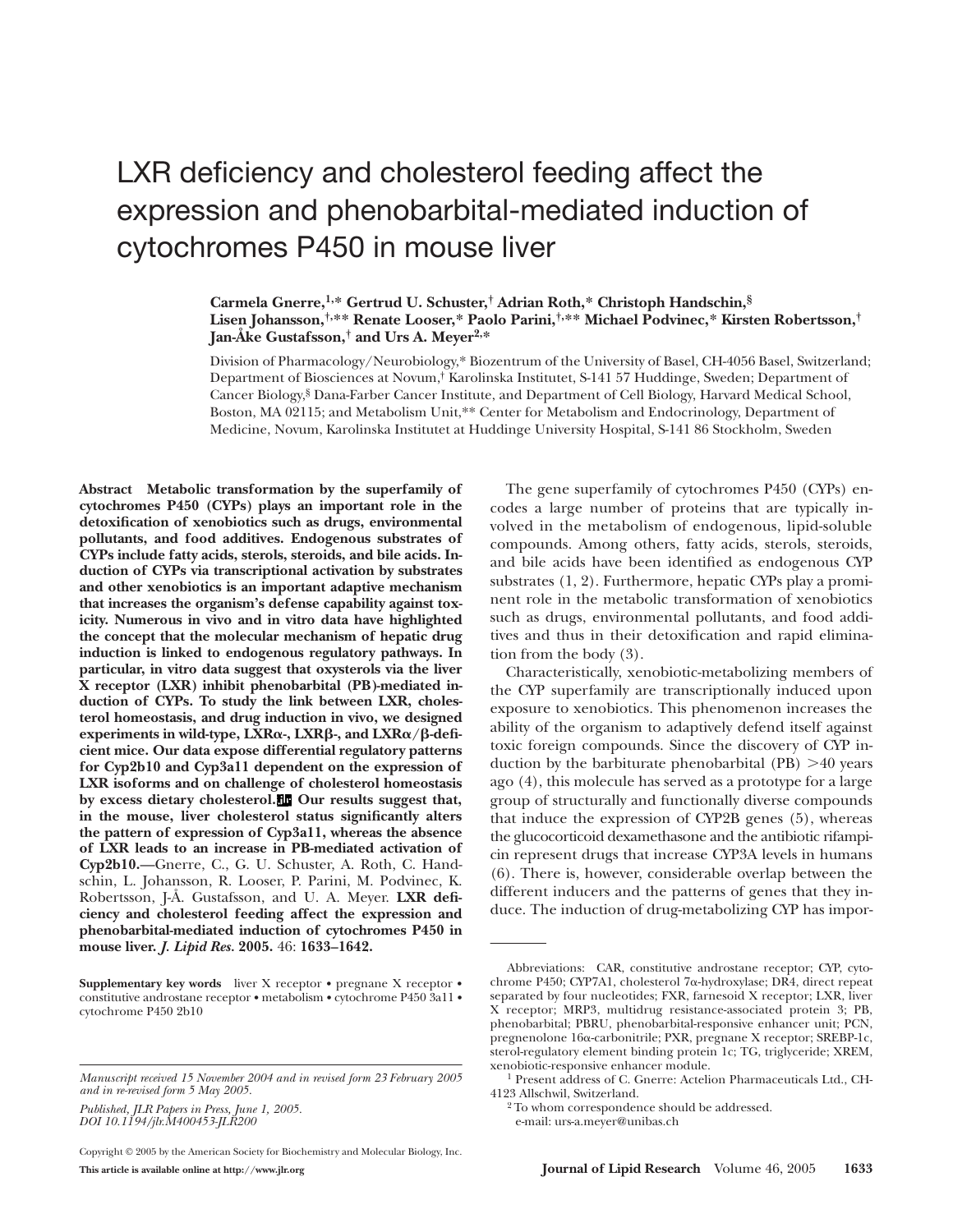tant clinical consequences: *1*) it affects the efficiency of drug treatment; *2*) it may cause drug-drug interactions; and *3*) it can influence endogenous regulatory pathways.

Numerous studies have established that members of the nuclear receptor superfamily of transcription factors are essential in mediating this drug response (reviewed in 7). Specifically, the constitutive androstane receptor (CAR), the pregnane X receptor (PXR), and the chicken xenobiotic receptor have been assigned key roles in the induction of CYP2B, CYP2C, CYP3A, and CYP2H1 genes in human, mouse, and chicken (8–13).

At the same time, CYP-catalyzed reactions are pivotal in the regulation of cholesterol balance and the synthesis and metabolism of steroids and vitamin D. Thus, although cholesterol homeostasis relies on multiple checkpoints, cholesterol 7a-hydroxylase (CYP7A1) is the first and ratelimiting enzyme in the conversion of cholesterol to bile acids (14, 15). Two nuclear receptors, the farnesoid X receptor (FXR) and the liver X receptor (LXR), are important regulators of CYP7A1. Thus, in the mouse, Cyp7a1 is induced by oxysterols via LXR (16, 17). The same gene can be repressed by bile acids via FXR. Here, FXR activates the small heterodimer partner, which in turn inhibits constitutive transcriptional activation by the liver receptor homolog-1 transcription factor on the CYP7A1 promoter (18, 19).

A large body of in vivo and in vitro data support the concept that the molecular mechanisms of hepatic drug induction are linked to endogenous regulatory pathways: observations made in epileptic patients treated with anticonvulsants and in rats treated with PB have revealed increased plasma cholesterol and lipoprotein levels (20–25). Moreover, a study of a 264 bp phenobarbital-responsive enhancer unit (PBRU) from the chicken CYP2H1 gene demonstrated that a DR4-type nuclear receptor response element (direct hexamer repeat separated by four nucleotides) contained within this PBRU was essential for conferring drug induction and that in the LMH chicken hepatoma cell line oxysterols can inhibit the PB induction mediated by this 264 bp PBRU through competitive binding of LXR to the DR4 element (26).

To study the link between LXR, cholesterol homeostasis, and drug induction in vivo, we designed experiments in mice lacking one or both LXR isoforms. Wild-type, LXRα-, LXRβ-, and LXRα/β-deficient mice were kept on standard laboratory chow or a 2% enriched cholesterol diet for 1 week and were given either vehicle (0.9% saline solution) or PB intraperitoneally. Subsequently, levels of Cyp7a1, Cyp2b10, and Cyp3a11, two murine drug-metabolizing enzymes, as well as cholesterol and bile acid transporters were quantified by real-time PCR. Cholesterol and triglyceride (TG) levels also were determined from the animals' livers.

In this report, we provide evidence for important crosstalk between xenobiotic- and oxysterol-sensing nuclear receptors in the regulation of enzymes involved in drug and cholesterol metabolism. Our data reveal differential regulatory patterns for Cyp2b10 and Cyp3a11 dependent on the expression of LXR isoforms and on challenge of cholesterol metabolism by excess dietary cholesterol. Our results suggest that in the mouse, liver cholesterol status significantly alters the pattern of expression of Cyp3a11, whereas the absence of LXR leads to an increase in PBmediated activation of Cyp2b10. Finally, we demonstrate that under certain conditions, PB treatment not only affects drug-metabolizing enzymes but also influences hepatic cholesterol levels.

## MATERIALS AND METHODS

#### **Reagents**

22(*R*)-Hydroxycholesterol, 22(*S*)-hydroxycholesterol, 25-hydroxycholesterol, and pregnenolone 16a-carbonitrile (PCN) were purchased from Sigma (distributed by Fluka AG). 24(*S*),25-Epoxycholesterol was a kind gift from Thomas A. Spencer (Department of Chemistry, Dartmouth College, Hanover, NH). 27-Hydroxycholesterol was obtained from Steraloids (Newport, RI).

## **Plasmids**

The coding regions of mouse CAR and mouse LXRa were amplified from mouse cDNA, followed by subcloning into the pSG5 expression vector (Stratagene, Basel, Switzerland). The expression vector for mouse PXR, pSG5-mPXR, was kindly provided by Steven A. Kliewer (University of Texas Southwestern Medical Center, Dallas, TX).

The pcDNA3 expression vector was obtained from Invitrogen AG (Basel, Switzerland). The pcDNA3/VP16 construct was provided by Dieter Kressler (Biozentrum, University of Basel, Switzerland). Vp16/mPXR was generated by PCR amplification of the mouse PXR from pSG5-mPXR and by insertion into the *Xba*Idigested pcDNA3/VP16 vector; the primers harboring *Xba*I restriction sites were chosen as follows: forward primer, 5-GCT-CTAGAAGCGGTAGCGGTAGACCTGAGGAGAGCTGGAGCC-3; reverse primer, 5'-GCTCTAGATCAGCCATCTGTGCTGCTAAA-TAAC-3'. Vp16/mLXRa was generated by amplification of the mouse LXR from pSG5-mLXR $\alpha$  and by insertion into the digested *Eco*RI pcDNA3/VP16 vector. The primers harboring *Eco*RI restriction sites were chosen as follows: forward primer, 5-CTG-AATTCAGTGGTAGCGGTTCCTTGTGGCTG-3, reverse primer 5-CGGAATTCTCACTCGTGGACATCCCAGATCTC-3. The pSV-  $\beta$ Gal expression vector for  $\beta$ -galactosidase used for the normalization of transfection efficiencies was obtained from Promega (Promega Corp., Catalys AG, Wallisellen, Switzerland).

The pGL3-basic plasmid containing 13 kb of human CYP3A4 5 flanking region was a gift from Christopher Liddle (University of Sidney at Westmead Hospital, Westmead, Australia). The xenobiotic-responsive enhancer module (XREM; bases  $-7,836$  to  $-7,206$ ) fragments were generated by PCR using primers specific to the sequence but tagged with a restriction endonuclease site to permit cloning into the  $(-362/53)pGL3$ -basic luciferase reporter gene vector. Upstream primer 5-ATGGTACCTCTAGA-GAGATGGTTCATTCCT-3' was used in combination with 5'-CATAGATCTTGAAACATGTTTCTTTCCTTGT-3 downstream primer to generate the XREM.

The luciferase reporter plasmid containing two repeats of the mouse Cyp7a1 LXR response element  $(27)$ ,  $(DR4)$ <sub>2</sub>tkluc, was produced using the oligonucleotides 5'-CTCTGGTCACCCAAGT-TCAAGTTTCTGGTCACCCAAGTTCAAGTTC-3' and 5'-TCGA-GAACTTGAACTTGGGTGACCAGAAACTTGAACTTGGGTGA-CCAGAGGTAC-3 synthesized by Microsynth (Balgach, Switzerland). The double-stranded oligonucleotide was digested with *Kpn*I/*Xho*I and ligated into the pGL3tk luciferase. The pGL3tk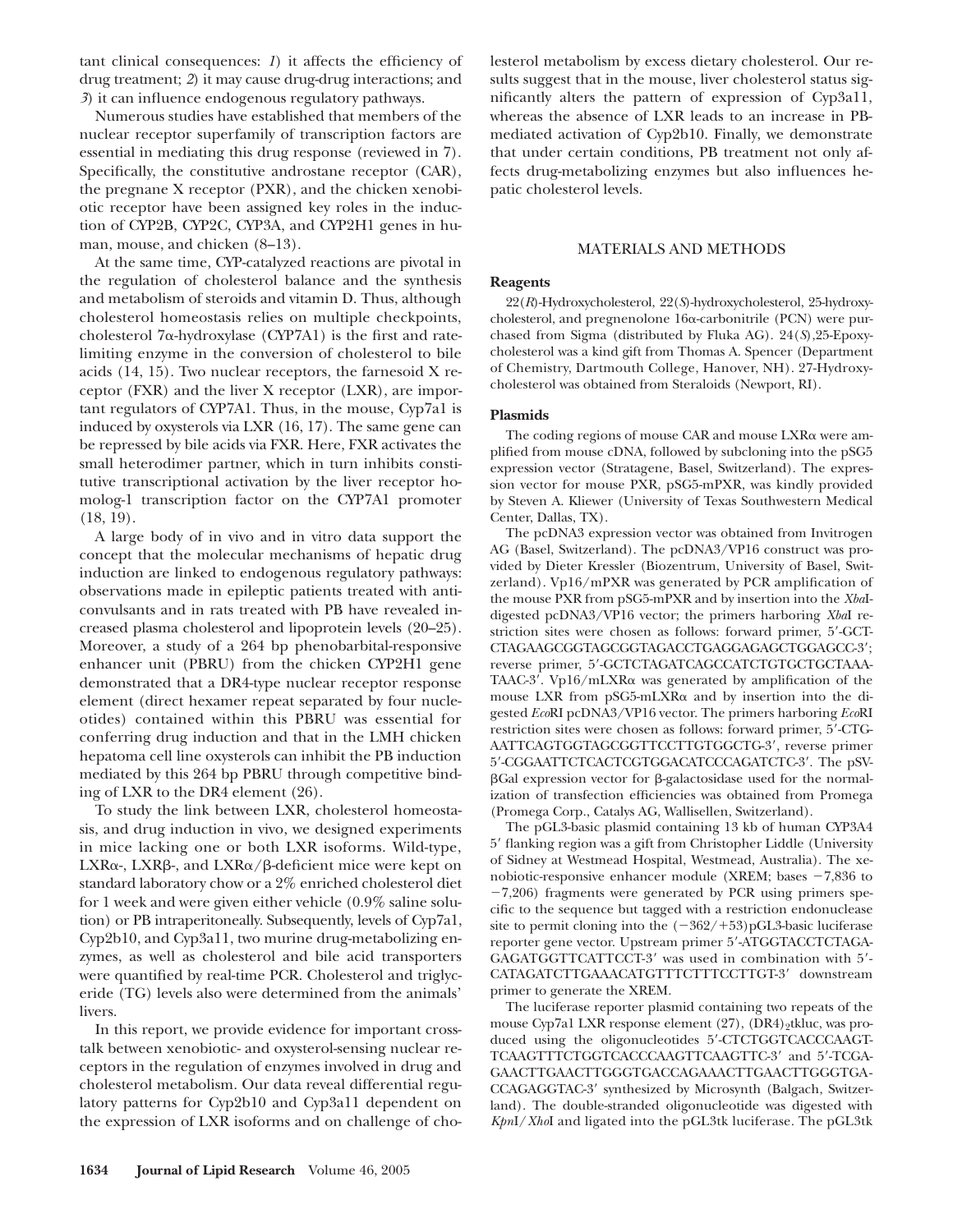TABLE 1. Taqman primer and probe sequences

| <b>Target Gene</b> | Primer/Probe Sequence                               | Concentration |
|--------------------|-----------------------------------------------------|---------------|
|                    |                                                     | nM            |
| Cyp2b10            | Forward: 5'-CAATGTTTAGTGGAGGAACTGCG-3'              | 900           |
|                    | Reverse: 5'-CACTGGAAGAGGAACGTGGG-3'                 | 900           |
|                    | Probe: 5'-FAM-CCCAGGGAGCCCCCCCTGGA-TAMRA-3'         | 300           |
| Cyp3a11            | Forward: 5'-AGAACTTCTCCTTCCAGCCTTGTA-3'             | 900           |
|                    | Reverse: 5'-GAGGGAGACTCATGCTCCAGTTA-3'              | 900           |
|                    | Probe: 5'-FAM-CTAAAGGTTGTGCCACGGGATGCAGT-TAMRA-3'   | 300           |
| Cyp7a1             | Forward: 5'-ACACCAAGTGTCCCCCTCTAGA-3'               | 900           |
|                    | Reverse: 5'-CTCAATATCATTTAGTGGTGGCAAA-3'            | 900           |
|                    | Probe: 5'-FAM-CAGTCCCGGGCAGGCTTGGG-TAMRA-3'         | 300           |
| ABCA1              | Forward: 5'-GGACATGCACAAGGTCCTGA-3'                 | 900           |
|                    | Reverse: 5'-CAGAAAATCCTGGAGCTTCAAA-3'               | 900           |
|                    | Probe: 5'-FAM-AATGTTACGGCAGATCAAGCATCCCAAC-TAMRA-3' | 300           |
| ABCG5              | Forward: 5'-TCAGGACCCCAAGGTTCATGAT-3'               | 900           |
|                    | Reverse: 5'-AGGCTGGTGGATGGTGACAAT-3'                | 300           |
|                    | Probe: 5'-FAM-CCACAGGACTGGACTGCATGACTGCA-TAMRA-3'   | 50            |
| ABCG8              | Forward: 5'-GACAGCTTCACAGCCCACAA-3'                 | 900           |
|                    | Reverse: 5'-GCCTGAAGATGTCAGAGCGA-3'                 | 300           |
|                    | Probe: 5'-FAM-CTGGTGCTCATCTCCCTCCACCAG-TAMRA-3'     | 50            |
| <b>GAPDH</b>       | Forward: 5'-CCAGAACATCATCCCTGCATC-3'                | 900           |
|                    | Reverse: 5'-GGTCCTCAGTGTAGCCCAAGAT-3'               | 900           |
|                    | Probe: 5'-FAM-CCGCCTGGAGAAACCTGCCAAGTATG-TAMRA-3'   | 300           |

FAM, 6-carboxyfluorescein; TAMRA, 6-carboxy-tetramethyl-rhodamine.

luciferase reporter gene vector was constructed by excising the thymidine kinase promoter from the pBLCAT5 reporter vector (28) with *Bam*HI and *Bgl*II and inserting it into the *Bgl*II site of the pGL3-basic promoterless reporter vector (Promega Corp., Catalys AG). All PCR products were verified by sequencing.

#### **Animals**

 $LXR\alpha$ -,  $LXR\beta$ -, and  $LXR\alpha/\beta$ -deficient mice were generated as described previously (29, 30). All LXR knockout mice used in our study were between 12 and 16 weeks old and had a similar mixed genetic background based on 129/Sv and C57BL/6 strains. Mice with pure 129/Sv background were backcrossed into C57BL/6 mice for seven generations (29, 30). LXR-deficient mice and C57BL/6 wild-type control mice were bred by Taconic M&B. After delivery, all mice were allowed to adjust for 2 weeks and were housed with a regular 12 h light/12 h dark cycle. Mice were fed ad libitum either a low-fat standard rodent chow diet (R36; Lactamin AB, Vadstena, Sweden) or diet supplemented with  $2\%$  (w/w) cholesterol for 1 week. Female mice  $(n = 5-8)$  were kept on standard or cholesterol-supplemented chow and were injected one time intraperitoneally with vehicle alone (saline) or PB (100 mg/kg). After 16 h, animals were killed and livers excised and maintained in RNAlater (Ambion, Inc., Austin, TX) according to the manufacturer's protocol. Liver tissue samples were solubilized in 1 ml of TRIzol™ reagent (Invitrogen AG, Basel, Switzerland) and homogenized for 5 s in FastRNA tubes using a Fast-Prep FP120 homogenizer from Qbiogene (Carlsbad, CA), and total RNA was extracted according to the TRIzol protocol. Experiments were approved by the local ethics committee for animal experiments.

#### **Chemical analysis of serum and tissue**

Blood was drawn by cardiac puncture under light methoxyfluorane anesthesia before tissues were collected for further analyses. Total cholesterol and TGs were determined with a Monarch automated analyzer (ILS Laboratories Scandinavia AB, Sollentuna, Sweden). Lipids were extracted according to Folch, Lees, and Sloane Stanley (31). Total cholesterol and TG were analyzed using commercially available kits (Roche Molecular Biochemicals, Indianapolis, IN).

#### **Taqman analysis**

One microgram of mouse liver RNA was reverse-transcribed with the Moloney murine leukemia virus reverse transcriptase (Promega Corp., Catalys AG) using oligo-(dT)15 N primers. PCR was performed with qPCR™ Mastermix Plus (Eurogentec GmbH, Köln, Germany). Transcript levels were quantified with an ABI Prism 7700 sequence detection system (PE Applied Biosystems) according to the manufacturer's protocol. Briefly, relative transcripts levels in induced livers and untreated controls were determined using the comparative Ct (cycle threshold) method. Multidrug resistance-associated protein 3 (MRP3) amplification products were detected using the Master Mix SYBR® Green 1 assay (Eurogentec GmbH), and the primers were optimized as follows: forward primer, 5'-GGCCTTTCTGTGTCCTATGCCTTA-3' (500 nM); reverse primer, 5'-CCTTGACTCTCTCCACAGCTA-TGA-3' (500 nM). Levels of GAPDH were used for normalization. All other primers and probes were chosen as indicated in **Table 1**.

#### **Transcriptional activation assays**

Transactivation assays were carried out in CV-1 green monkey kidney cells as described previously (32). Briefly, cells were expanded for 3 days in DMEM-F12 without phenol red supplemented with 10% charcoal-treated FBS. Subsequently, cells were plated onto 96-well dishes at a density of 25,000 cells/well and grown overnight. For transfection, cells were maintained in Opti-MemI (Invitrogen). Transfection mixes contained 20 ng of receptor expression vector, 8 ng of reporter vector, 60 ng of pSV-  $\beta$ Gal, and carrier plasmid to a total of 100 ng of DNA per well. Cells were transiently transfected using the LipofectAMINE reagent (Invitrogen) according to the manufacturer's protocol. After 24 h of incubation, cells were exposed to drugs or vehicle for an additional 24 h. Transfections with vectors expressing constitutively active nuclear receptors were carried out for 48 h, and then cells were lysed. Cell extracts were prepared using  $100 \mu l$  of passive lysis buffer (Promega Corp., Catalys AG). The supernatants were assayed for luciferase activities using the Luciferase Assay kit (Promega Corp., Catalys AG) and a Wallac 1420 Multilabel Counter.  $\beta$ -Galactosidase activities were measured as described previously (13). Luciferase levels were then normalized against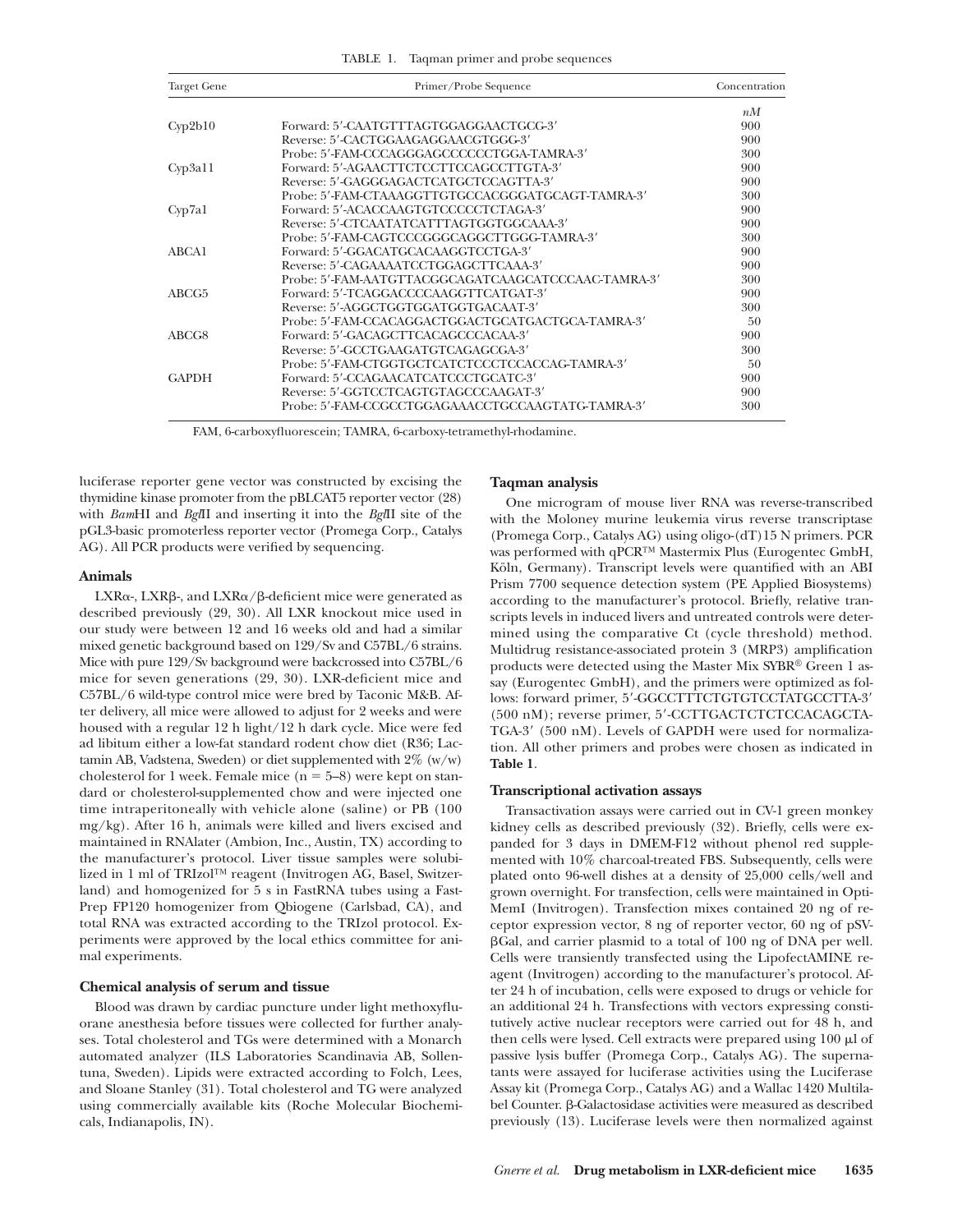-galactosidase values to compensate for the variation in transfection efficiencies and against untreated control cells to obtain relative luciferase activities.

## RESULTS

# **LXR deficiency and its effect on the basal expression of drug-metabolizing enzymes**

To investigate the effects of  $LXR\alpha$ ,  $LXR\beta$ , or  $LXR\alpha/\beta$ deficiency on the expression of Cyp2b10 and Cyp3a11, we measured the mRNA levels of these genes in the livers of mice receiving normal diet and treated with vehicle. As illustrated in **Fig. 1A**, Cyp2b10 and Cyp3a11 show different regulation patterns. Although the absence of one or both LXR isoforms did not significantly affect levels of Cyp2b10 transcript, the basal level of Cyp3a11 mRNA was significantly increased in  $LXR\alpha/\beta$ -deficient mice. Hepatic cholesterol levels were measured in mice on normal diet (Fig. 1B), and in accordance with previously published data (30), total liver cholesterol was found to be increased significantly in LXRa/ $\beta$ -deficient mice.

# **Effect of dietary cholesterol on the expression of Cyp3a11 and Cyp2b10**

Mice with different LXR genotypes were fed with a 2% cholesterol diet for 1 week, after which the expression of



**Fig. 1.** Regulation of cytochrome P450 3a11 (Cyp3a11) and Cyp2b10 expression in liver X receptor (LXR)-deficient  $(-/-)$ mice. A: Wild-type (WT), LXRa-, LXRß-, and LXRa/ß-deficient mice  $(n = 5-8)$  were kept on standard laboratory chow and given vehicle intraperitoneally (saline) for 16 h. Hepatic Cyp2b10 and Cyp3a11 levels were determined by real-time PCR. Gene levels are expressed relative to the wild-type control. Error bars represent SD. B: Total cholesterol levels were determined in the livers of wildtype, LXRα-, LXRβ-, and LXRα/β-deficient mice. Error bars represent SEM. \*  $P$  < 0.05 determined by Student's *t*-test.

Cyp2b10 and Cyp3a11 (**Fig. 2**) was evaluated. The efficiency of the diet in activating LXR was tested by measuring Cyp7a1 mRNA levels under both normal and highcholesterol dietary conditions (Fig. 2C). We observed a significant increase in Cyp7a1 expression in wild-type animals when challenged with the 2% cholesterol diet, whereas no significant effect was observed among the other genotypes. Interestingly, 2% cholesterol feeding affected Cyp2b10 and Cyp3a11 expression in a genotypedependent manner. Expression of Cyp3a11 and Cyp2b10 mRNA is shown in Fig. 2A, B, respectively. In wild-type animals and LXRB-deficient mice, dietary cholesterol did not significantly alter the expression of either gene. In LXRα- and LXRα/β-deficient mice, however, mRNA levels of Cyp3a11 were increased significantly in response to cholesterol; Cyp2b10 expression levels followed the same profile, but the changes were not statistically significant. This pattern of induction correlates with the liver cholesterol content profiles (Fig. 2D), in which cholesterol is strongly increased in LXRa- and LXRa/ $\beta$ -deficient mice. These results suggest that the influence of cholesterol feeding on Cyp2b10 and Cyp3a11 expression occurs when  $LXR\alpha$  is absent and liver cholesterol content is high, partially as a result of the lack of Cyp7a1 induction by  $LXR\alpha$ .

# **Cholesterol feeding reduces PB-mediated increase of Cyp2b10 independently of LXR genotype**

As shown previously in vivo (33), PB massively induces Cyp2b10 (140-fold) in wild-type mice under standard dietary conditions (Fig. 3A). In mice lacking  $LXR\beta$  or both LXR isoforms, this strong PB-mediated induction was increased further (Fig. 3A), suggesting that the absence of LXR positively influences the capacity of Cyp2b10 to be induced by PB. When wild-type or LXR-deficient mice are treated with PB while fed a 2% cholesterol diet, decreased inducibility by PB was observed, irrespective of LXR genotype (Fig. 3A). This repression of PB induction by dietary cholesterol thus seems to be LXR-independent, which implies that the hepatic cholesterol status affects the regulation of the drug-metabolizing enzyme Cyp2b10.

# **Effect of cholesterol feeding on PB-mediated induction of Cyp3a11**

To study the influence of dietary cholesterol on the PBmediated increase of Cyp3a11, mRNA levels were determined in mice fed standard chow or a 2% cholesterol diet and treated with either vehicle or PB (Fig. 3B). In mice of all LXR genotypes, PB induced Cyp3a11 expression. However, this PB-mediated increase was smaller in  $\text{LXR}_\alpha/$  $\beta$ -deficient mice, whereas the basal level of Cyp3a11 expression was higher than in the wild type (Fig. 1A). In contrast to Cyp2b10, cholesterol feeding did not significantly reduce PB-mediated induction of Cyp3a11 mRNA in any of the mouse genotypes. PB induction of Cyp3a11 is thus apparently independent of dietary cholesterol content.

## **PB treatment affects hepatic TG and cholesterol levels**

To evaluate the effect of PB on cholesterol homeostasis and lipogenesis, hepatic cholesterol and TG levels were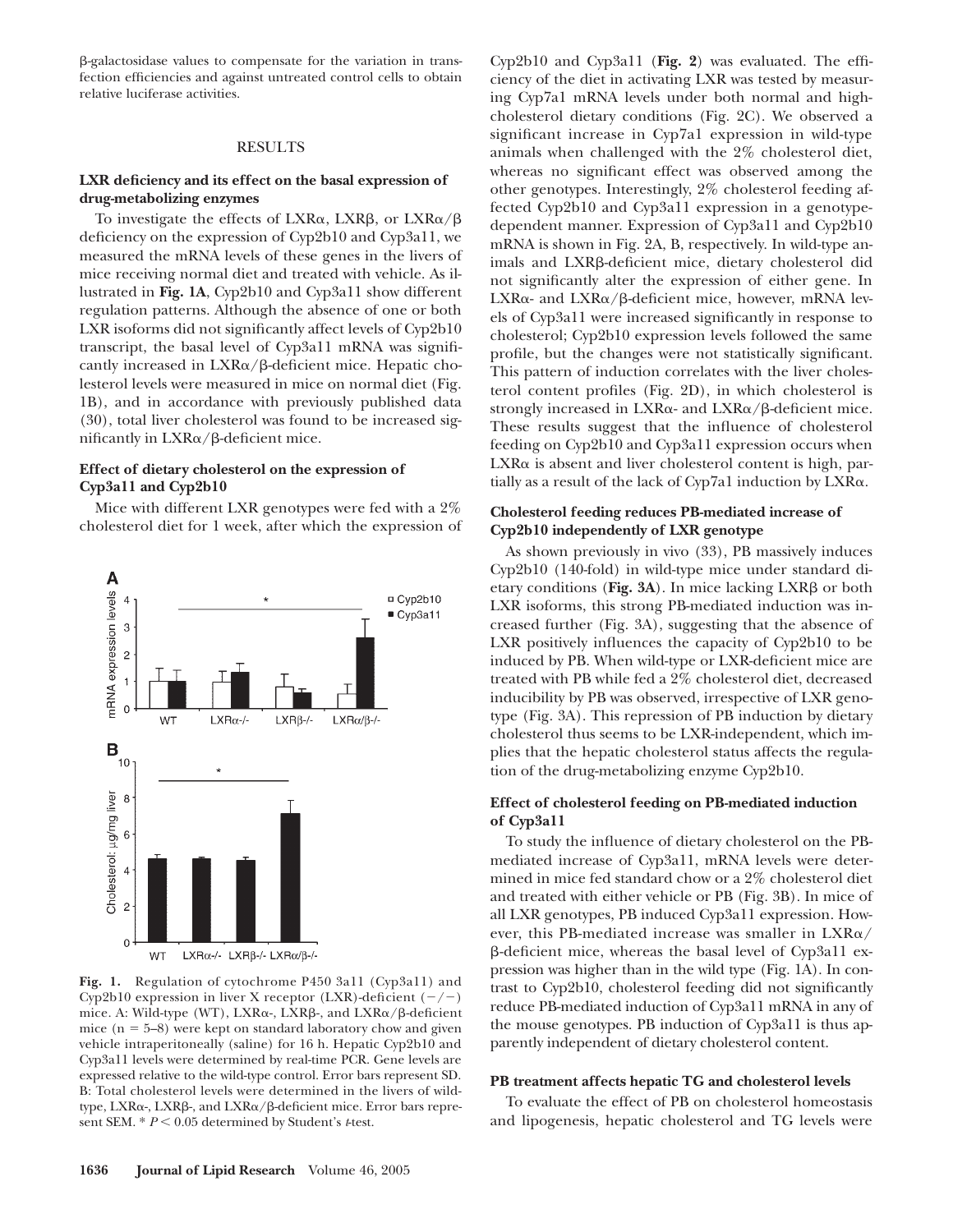

Fig. 2. Effect of 1 week of 2% cholesterol feeding on cholesterol 7 $\alpha$ -hydroxylase (Cyp7a1), Cyp2b10, and Cyp3a11 expression in LXR-deficient  $(-/-)$  mice. Wild-type (WT), LXR $\alpha$ -, LXR $\beta$ -, and LXR $\alpha/\beta$ -deficient mice ( $n = 5-8$ ) were fed standard laboratory chow or a diet supplemented with 2% cholesterol for 1 week. Real-time PCR analysis was performed with probes specific for Cyp2b10 (A), Cyp3a11 (B), or Cyp7a1 (C). Hepatic gene levels are expressed relative to those in wild-type vehicle-treated control animals on a standard diet. Error bars represent SD. D: Total cholesterol levels were determined in the livers of wild-type,  $\text{LXR}_\gamma$ LXRβ-, and LXR $\alpha$ /β-deficient mice. Error bars represent SEM. \*  $P$  < 0.001 determined by Student's *t*-test.

measured in mice fed standard laboratory chow or the 2% cholesterol diet (**Fig. 4**). Compared with wild-type animals, LXRa/ß-deficient mice displayed significantly decreased levels of hepatic TG (Fig. 4A) in the absence of drug treatment, consistent with previous observations (30). When mice were fed standard chow, PB treatment had no significant effect on hepatic TG. In contrast, PB significantly decreased hepatic TG levels in wild-type, LXRa-deficient,

and  $\text{LXR}\beta\text{-deficient}$  animals but not in  $\text{LXR}\alpha/\beta\text{-deficient}$ mice (Fig. 4B) on the 2% cholesterol diet. Furthermore, hepatic cholesterol levels of LXRa/ $\beta$ -deficient mice were increased significantly compared with the other genotypes when mice were fed standard chow (Fig. 4C), in agreement with previously published data (30). Most interestingly, PB treatment was found to decrease hepatic cholesterol levels in mice on the high-cholesterol diet, and this



**Fig. 3.** Effect of cholesterol feeding on phenobarbital (PB)-mediated increase of Cyp2b10 and Cyp3a11. Wild-type (WT), LXRα-, LXRβ-, and LXRα/β-deficient (–/–) mice (n = 5–8), fed standard laboratory chow or a 2% cholesterol-supplemented diet for 1 week, were administered either vehicle (saline) or PB (100 mg/kg) for 16 h. Cyp2b10 (A) and Cyp3a11 (B) levels were quantified by real-time PCR. The PB-mediated increase in gene expression is calculated for each genotype and feeding condition and expressed as fold increase relative to that of the corresponding vehicle-treated control. Error bars represent SD.  $* P < 0.02$  determined by Student's *t*-test.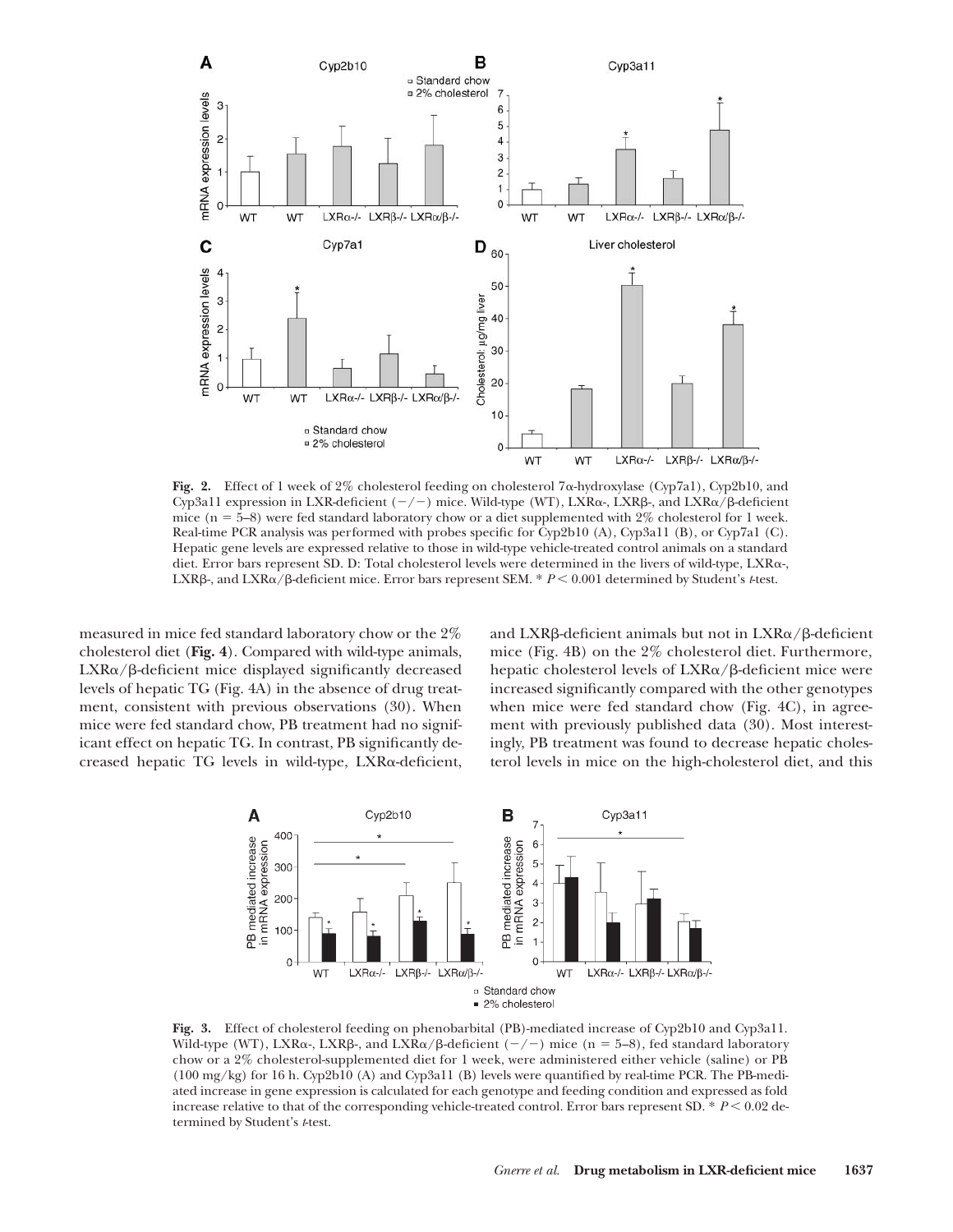

Fig. 4. PB treatment affects triglyceride  $(TG)$  and cholesterol levels. Wild-type  $(WT)$ ,  $LXR_{\alpha}$ -,  $LXR_{\beta}$ -, and LXR $\alpha$ / $\beta$ -deficient (-/-) mice (n = 5–8), fed standard laboratory chow or a 2% cholesterol-supplemented diet for 1 week, were administered either vehicle (saline) or PB (100 mg/kg) for 16 h. TG contents in livers from animals fed standard chow (A) or 2% cholesterol (B) as well as total cholesterol contents in animals fed standard chow (C) or 2% cholesterol (D) and treated with vehicle or PB were determined. Error bars represent SEM. \*  $P$  < 0.05 determined by Student's *t*-test.

effect was independent of their LXR genotype (Fig. 4D). In mice kept on the normal diet, PB did not further decrease hepatic cholesterol levels, with the exception of LXRa/ $\beta$ -deficient mice (Fig. 4D), which exhibited increased cholesterol levels already under normal dietary conditions (Fig. 4C).

The occurrence of this effect in  $\textup{LXR}\alpha/\beta$ -deficient mice suggests that the capacity of PB to decrease hepatic cholesterol levels is independent of LXR. Interestingly, the effect of PB occurs only when hepatic cholesterol and TG levels are increased.

# **PB affects hepatic cholesterol levels by acting on Cyp7a1 and MRP3 expression**

To gain insight into the pathways by which PB modifies hepatic cholesterol levels, Cyp7a1 mRNA levels were quantified by Taqman analysis (**Fig. 5A**). In addition to the increase observed in wild-type vehicle-treated mice upon cholesterol feeding, a PB-mediated increase in Cyp7a1 expression was measured in LXRa/ $\beta$ -deficient mice under both feeding conditions. PB treatment did not lead to significant changes in Cyp7a1 expression in the other genotypes (data not shown), suggesting that this effect occurs predominantly in the total absence of LXR.

To examine the molecular details underlying the activation of Cyp7a1, we cloned a tandem repeat of a previously identified LXR response element from the Cyp7a1 gene

(27) into a luciferase reporter vector under the control of the thymidine kinase promoter. This reporter construct,  $(DR4)$ <sub>2</sub>tkluc, was then used in transcriptional activation assays in CV-1 cells (Fig. 5B, C). As expected, reporter activity was increased when cells were cotransfected with a VP16mLXRa construct expressing a constitutively active derivative of the mouse LXR $\alpha$  isoform (Fig. 5B). It is well established that PB mediates the activation of drug-metabolizing CYP3A and CYP2B enzymes via PXR and CAR (5). For this reason, we tested whether these two nuclear receptors interact with the known regulatory sequence in the mouse Cyp7a1 gene in vitro. Interestingly, (DR4)<sub>2</sub>tkluc reporter activity was strongly increased when cells were cotransfected with a plasmid expressing a constitutively active mouse PXR-VP16 fusion protein (Fig. 5B).

When cells were cotransfected with an expression vector for mouse CAR (Fig. 5C), a 3-fold increase of basal activation was observed. The activity of mouse CAR can be modulated by androstanol, an inverse agonist, and by the inducer compound TCPOBOP [1,4-bis(3,5-dichloropyridyloxy) benzene], as has been reported (34). Using these compounds, we could modulate the expression of the  $(DR4)$ <sub>2</sub>tkluc reporter (Fig. 5C) to a comparable extent as reported for bona fide CAR target genes. These data implicate PXR and CAR in the regulation of mouse Cyp7a1, particularly in the absence of LXRs, and suggest that the cholesterol-lowering effect observed in the pres-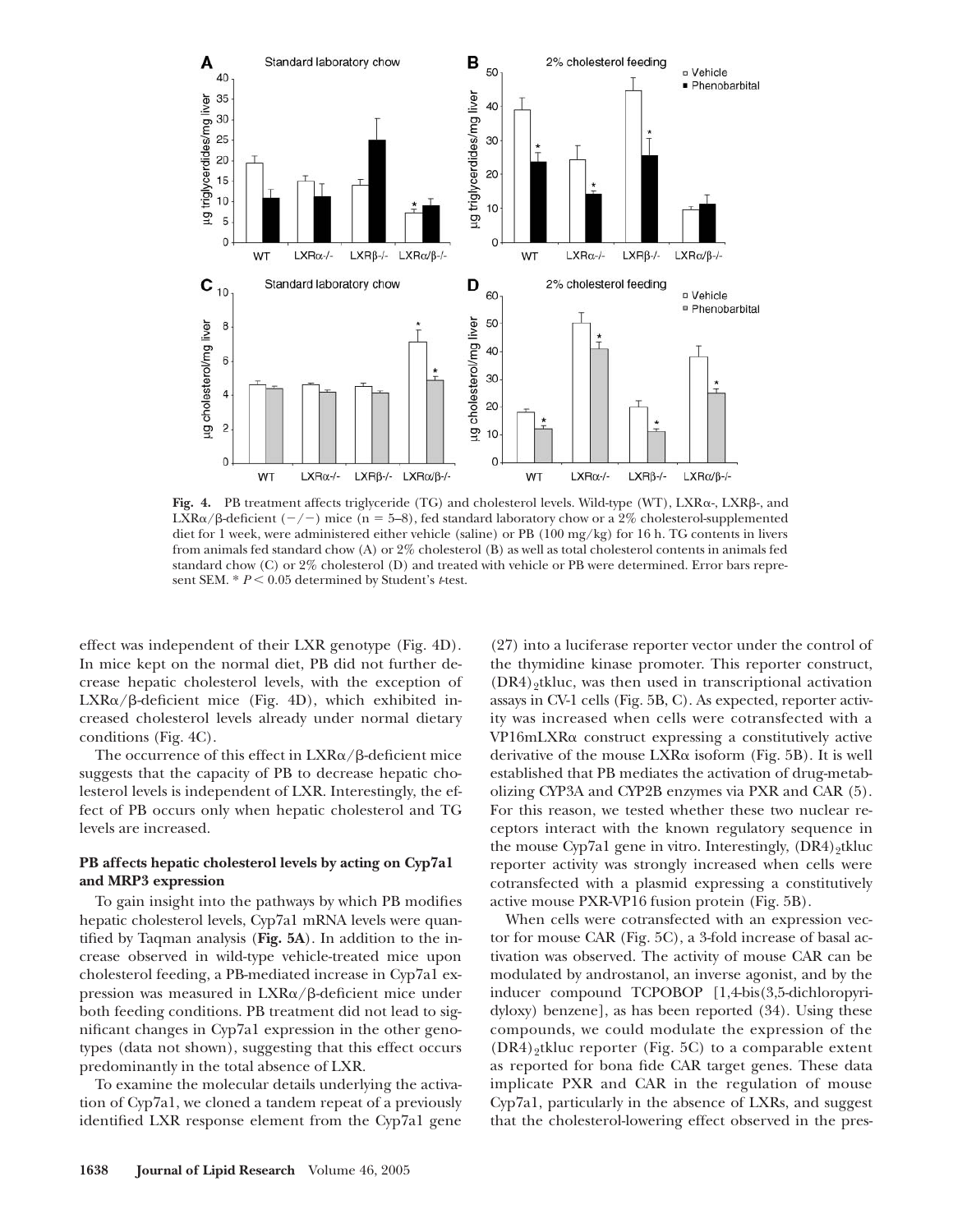

**Fig. 5.** PB treatment affects the hepatic expression of Cyp7a1 and multidrug resistance-associated protein 3 (MRP3). A: Wild-type and  $LXR\alpha/\beta$ -deficient mice (n = 5–8), fed standard laboratory chow or a 2% cholesterol-supplemented diet for 1 week, were administered either vehicle (saline) or PB (100 mg/kg) for 16 h. Hepatic Cyp7a1 expression was determined by real-time PCR. Error bars represent SD.  $* P < 0.05$  determined by Student's *t*-test. B: A luciferase reporter vector containing two copies of the mouse Cyp7a1 LXR response element, a direct-repeat separated by four nucleotides,  $(DR4)$ <sub>2</sub>tkluc, was cotransfected in CV-1 cells together with expression vectors for VP16mLXR&, VP16mPXR, or a control vector. Cell extracts were analyzed for luciferase activities, which then were normalized against  $\beta$ -galactosidase activities. Luciferase activities relative to cells cotransfected with empty vector are shown. Values represent means of at least three independent experiments  $+$  SD. C:  $(DR4)$ <sub>2</sub>tkluc was transfected in CV-1 cells with or without an expression vector for mouse constitutive androstane receptor (mCAR). Cells were treated for 24 h with vehicle (0.1% DMSO), androstanol (And;  $5 \mu M$ ), and/or TCPOBOP [1,4-bis(3,5-dichloropyridyloxy)benzene] (10  $\mu$ M). Cell extracts were analyzed as described above. Absolute luciferase activities are shown. Values represent means of at least three independent experiments  $+$  SD. D: MRP3 levels were determined by real-time PCR in the indicated mouse livers. Gene levels are expressed relative to the wild-type (WT) vehicle-treated control. Error bars represent SD.  $* P \leq 0.05$  determined by Student's *t*-test.

ence of PB (Fig. 4C, D) is, at least in part, mediated by PXR or CAR and may be the result of increased cholesterol catabolism. Because PB did not lead to a significant upregulation of Cyp7a1 when wild-type mice received a standard diet (Fig. 5A) and when LXRa- or LXRß-deficient mice were fed cholesterol (data not shown), PB may, in these cases, decrease hepatic cholesterol levels by increasing the export of cholesterol and/or bile acids. Therefore, we quantified the expression levels of several genes implicated in cholesterol and bile acid transport in mouse liver. None of the cholesterol transporters ABCA1 (35), ABCG1 (36), or ABCG5/ABCG8 (37) was induced by PB, either in LXRα/β-deficient mice under standard dietary conditions or in any of the four mouse genotypes when challenged with cholesterol feeding; therefore, the regulation pattern of these transporters cannot explain the effect of PB observed on liver cholesterol (data not shown). Interestingly, however, MRP3 expression was increased in all genotypes by PB when mice were fed cholesterol (Fig. 5D), suggesting that bile salt export from the liver is increased in those animals in which liver cholesterol was increased. PB treatment also increased MRP3 expression in wild-type mouse liver, confirming previous observations (38).

#### **Cholesterol derivatives are activators of mouse PXR**

To assess the potential of cholesterol and several of its derivatives to activate mouse PXR, transcriptional activation assays were performed in CV-1 cells (**Fig. 6**). PCN, a known potent activator of murine PXR used as a positive control, led to 18-fold activation of the reporter gene activity over vehicle-treated cells. In addition, hydroxylated derivatives of cholesterol, like the potent LXR agonist 24(*S*),25-epoxycholesterol, also could activate PXR, confirming previous observations in mouse hepatocytes (39). 22(*R*)-Hydroxycholesterol displayed only weak activation of PXR, whereas 22(*S*)-hydroxycholesterol was inactive. Interestingly, the 25- and 27-hydroxylated derivatives of cholesterol proved to be good mouse PXR activators in vitro, suggesting that fluctuation in the hepatic concentration of these substances could affect PXR target gene regulation.

## DISCUSSION

In this report, we describe the influence of  $LXR\alpha$  and/ or LXR<sub>B</sub> deficiency and the effect of cholesterol feeding on the expression and PB-mediated induction of two murine drug-metabolizing enzymes, Cyp2b10 and Cyp3a11. In addition, we describe the consequences of a short-term PB treatment on hepatic cholesterol and TG content in mouse livers.

Our data clearly show that LXR deficiency differentially affects not only the basal expression levels of Cyp2b10 and Cyp3a11 but also the capacity of these genes to be induced by PB. Upon exposure to dietary cholesterol, Cyp2b10 and Cyp3a11 exhibited a gene-specific response. Although no significant effect of LXR deficiency was observed on the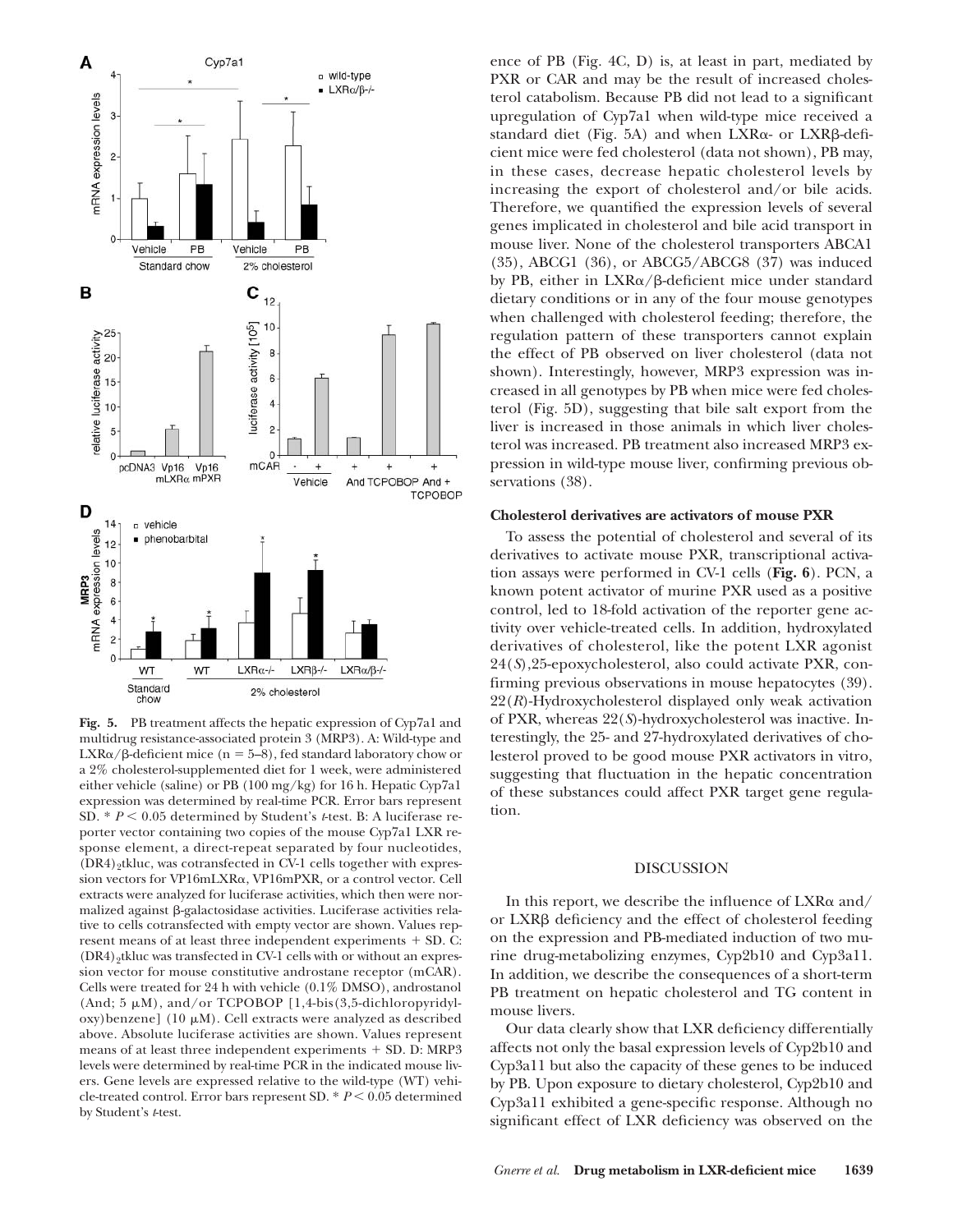

**Fig. 6.** 24(*S*),25-Epoxycholesterol, 25-hydroxycholesterol, and 27 hydroxycholesterol activate mouse pregnane X receptor (mPXR) in vitro in cell culture. A luciferase reporter construct containing the human CYP3A xenobiotic-responsive enhancer module was cotransfected in CV-1 cells with an expression vector for mouse PXR. Cells were treated for 24 h as indicated with vehicle (0.1% DMSO), pregnenolone 16α-carbonitrile (PCN; 10 μM), 24(*S*),25epoxycholesterol (24,25; 10 μM), 22(R)-hydroxycholesterol (22R; 10 μM), 22(S)-hydroxycholesterol (22S; 10 μM), 25-hydroxycholesterol (25OH; 10  $\mu$ M), or 27-hydroxycholesterol (27OH; 10  $\mu$ M). Cell extracts were analyzed as described above. Relative luciferase activities were calculated over vehicle-treated cells. Values represent means of at least three independent experiments  $+$  SD.

expression of Cyp2b10, Cyp3a11 was increased significantly in mice lacking both LXR isoforms. This increase may be either a direct consequence of the lack of  $LXR\alpha$ and  $LXR\beta$  (derepression of gene activation) or a response to secondary events occurring in mouse liver linked to LXR deficiency. Therefore, we determined hepatic cholesterol levels and found them to be significantly higher in  $LXR\alpha/\beta$ -deficient mice compared with wild-type animals. Cyp3a11 expression was increased in mice fed cholesterol and displaying higher hepatic cholesterol content, whereas no increase was seen in Cyp2b10 expression. Studies in vitro have shown that CYP3A4 can metabolize cholesterol to 4β-hydroxycholesterol and that this metabolite is present at relatively high concentrations in human plasma (40). This metabolic conversion was shown to occur only for CYP3A4 and not for CYP1A1, CYP2C9, or CYP2B6. Although it is currently unknown whether the mouse homolog Cyp3a11 metabolizes cholesterol like CYP3A4, a possible interpretation of our findings is that cholesterol could act as a likely substrate for Cyp3a11 and may increase its own metabolism when present in the liver in large amounts. Indeed, in wild-type mice, cholesterol feeding leads to an activation of LXR and its target gene Cyp7a1, which leads to an increase in cholesterol metabolism, decreases cholesterol levels, and presumably does not increase Cyp3a11. By contrast, in LXR-deficient mice, cholesterol levels are not controlled by LXR and Cyp7a1; therefore, they are excessive and may induce Cyp3a11.

As murine PXR is well known as a key regulator of Cyp3a11 expression both in vitro and in vivo (41), we suspect that the induction observed can be at least partially attributable to the activation of this nuclear receptor. In addition to cholesterol, the levels of several of its hydroxylated derivatives are increased in mice when one or both LXRs are ablated or when mice are fed cholesterol (42). Thus, it is known that 24(*S*),25-epoxycholesterol accumulates in the liver after cholesterol feeding (43). Moreover, wild-type mice and mice lacking LXRa have been described to have increased circulating levels of 27-hydroxycholesterol when fed 2% cholesterol (29). Rats, when kept on an atherogenic diet, show a considerable increase in 25-hydroxycholesterol in liver homogenates, whereas 27 hydroxycholesterol levels remain unaffected (44). Based on these observations, and considering the remarkable correlation between hepatic cholesterol levels and Cyp3a11 expression, we evaluated the potential of several hydroxylated derivatives of cholesterol to activate mouse PXR in cell culture. 24(*S*),25-Epoxycholesterol was a good activator of mouse PXR in our system, in accordance with previous observations in mouse hepatocytes (39). Interestingly, 25- and 27-hydroxycholesterol efficiently activated murine PXR as well. These data suggest that in mice, not only bile acid precursors (45) and bile acids (41) but also other endogenous cholesterol derivatives can regulate Cyp3a11 expression via PXR.

Induction of Cyp2b10 and Cyp3a11 by PB was studied in LXR-deficient and cholesterol-fed mice. Compared with wild-type animals, LXRß- or LXRa/ß-deficient mice showed significantly higher induction of Cyp2b10 mRNA levels, suggesting that LXRs can repress PB-mediated activation of Cyp2b10 in vivo in mice. Moreover, when mice were fed cholesterol, the PB-mediated increase in expression was reduced independently of the genotype, suggesting that this dietary effect on induction is not LXR-dependent. For Cyp3a11, the situation is probably different, because whereas dietary cholesterol had no effect on PB induction in wild-type and single-LXR-deficient mice, a significant decrease of induction occurred in  $LXR\alpha/\beta$ -deficient mice. However, the reduced capacity of Cyp3a11 to respond to PB may be a consequence of the high basal expression of the gene in the absence of LXRs, preventing further response. Moreover, when mice were fed cholesterol, no significant difference was observed in the PB-mediated response of Cyp3a11 compared with standard chow feeding, in contrast to our observations with Cyp2b10.

In addition to the effect of PB on murine drug-metabolizing enzymes, we were also interested in studying the effect of short-term PB treatment on hepatic TG and cholesterol levels, especially given that cholesterol and several of its derivatives can act as important signaling molecules. Hepatic TG production is determined mainly by the fatty acid synthesis rate, which is controlled to a large extent at the transcriptional level by peroxisome proliferator-activated receptor  $\alpha$ , which stimulates fatty acid ß-oxidation (46), and by sterol-regulatory element binding protein 1c (SREBP-1c) (47), which controls fatty acid synthesis. In addition to cholesterol transport genes, LXR has been identified as an important regulator of SREBP-1c and de novo lipogenesis (48). The TG-lowering effect of PB occurred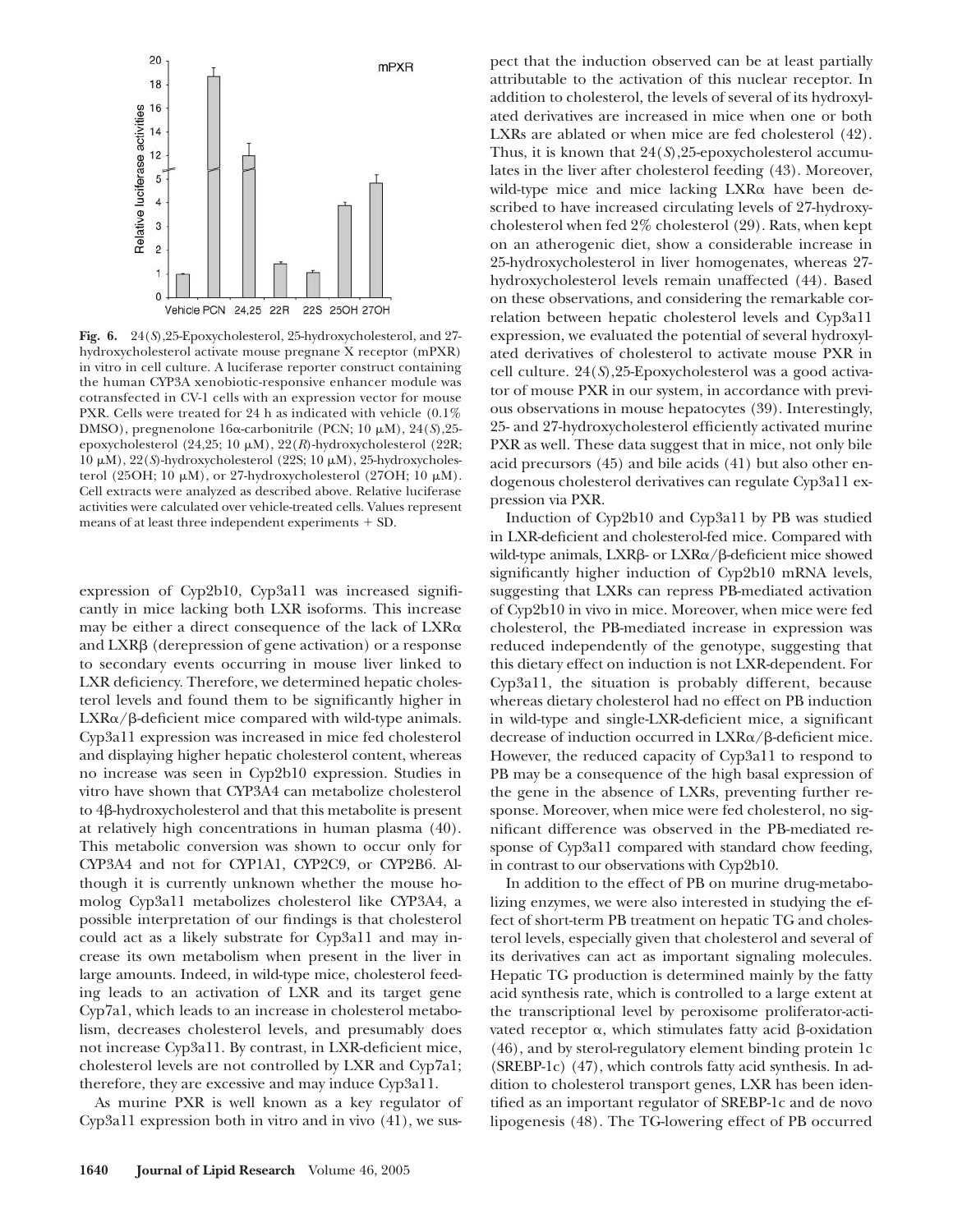only when wild-type, LXRa-deficient, or LXRß-deficient mice were fed cholesterol and had increased TG before PB treatment. Our data show that PB treatment significantly decreases hepatic cholesterol levels, but only when they are high. The main pathway for the elimination of cholesterol is its conversion to bile acids, which is dependent on Cyp7a1. In mice, positive regulation of Cyp7a1 is mediated by  $LXR\alpha$  (17), whereas negative feedback is exerted by bile acids via FXR and the small heterodimer partner (19). Moreover, it has been shown that PCN treatment represses Cyp7a1 expression in vivo in mice and that this effect is PXR-dependent (49). Interestingly, we observed that, in LXRa/ $\beta$ -deficient mice, PB acts as a positive regulator of Cyp7a1 under both dietary conditions, thus potentially explaining the observed decrease in cholesterol levels under these circumstances. A similar observation was made in earlier studies in rats, in which PB treatment led to a decreased content of cholesterol in liver microsomes in a strain that responded with increased Cyp7a1 activity (50). In addition, we showed in vitro that not only PXR but also CAR can interact with the DR4 element present in the 5' flanking region of the murine Cyp7a1, providing a mechanism for this particular effect of PB. An additional mechanism to reduce cholesterol levels by PB could be the activation of MRP3 and the consequent increased excretion of bile salts.

In conclusion, our data demonstrate that basal and PBinduced expression of Cyp2b10 and Cyp3a11 is differentially and specifically influenced by the absence of LXR as well as the status of cholesterol in the liver. These observations suggest that cholesterol and its hydroxylated derivatives are endogenous signaling molecules, normally serving as ligands to LXR, but under extraordinary conditions, such as stringent diet or the absence of functional LXR, they may also serve as ligands for other nuclear receptors such as PXR or CAR and therefore affect the expression of drug-metabolizing enzymes. Indeed, recent gene expression data in cholesterol-fed mice support the concept that cholesterol or its products increase a number of PXR/ CAR target genes (A. Roth, R. Looser, and U. A. Meyer, unpublished observation). The intricate nuclear receptor signaling network allows a single gene to be a target for several nuclear receptors, sensing different markers of endogenous or exogenous origin. Our findings suggest that processes that influence hepatic cholesterol levels, such as defects in cholesterol biosynthesis pathways or hepatic accumulation of lipids, can ultimately alter drug metabolism, affecting the efficiency of drug treatment.

The authors thank Steven A. Kliewer, Dieter Kressler, Christopher Liddle, and Thomas A. Spencer for kindly providing substances and plasmids. This work was supported by a grant from the Swiss National Science Foundation.

## REFERENCES

1. Nebert, D. W., and M. Z. Dieter. 2000. The evolution of drug metabolism. *Pharmacology.* **61:** 124–135.

- 2. Araya, Z., and K. Wikvall. 1999. 6&-Hydroxylation of taurochenodeoxycholic acid and lithocholic acid by CYP3A4 in human liver microsomes. *Biochim. Biophys. Acta.* **1438:** 47–54.
- 3. Waxman, D. J. 1999. P450 gene induction by structurally diverse xenochemicals: central role of nuclear receptors CAR, PXR, and PPAR. *Arch. Biochem. Biophys.* **369:** 11–23.
- 4. Remmer, H., and H. Merker. 1963. Drug-induced changes in the endoplasmic reticulum: association with drug-metabolizing enzyme. *Science.* **142:** 1657–1658.
- 5. Sueyoshi, T., and M. Negishi. 2001. Phenobarbital response elements of cytochrome P450 genes and nuclear receptors. *Annu. Rev. Pharmacol. Toxicol.* **41:** 123–143.
- 6. Gonzalez, F. J., S. Y. Liu, and M. Yano. 1993. Regulation of cytochrome P450 genes: molecular mechanisms. *Pharmacogenetics.* **3:** 51–57.
- 7. Handschin, C., and U. A. Meyer. 2003. Induction of drug metabolism: the role of nuclear receptors. *Pharmacol. Rev.* **55:** 649–673.
- 8. Honkakoski, P., and M. Negishi. 2000. Regulation of cytochrome P450 (CYP) genes by nuclear receptors. *Biochem. J.* **347:** 321–337.
- 9. Wang, H., and M. Negishi. 2003. Transcriptional regulation of cytochrome P450 2B genes by nuclear receptors. *Curr. Drug Metab.* **4:** 515–525.
- 10. Ferguson, S. S., E. L. LeCluyse, M. Negishi, and J. A. Goldstein. 2002. Regulation of human CYP2C9 by the constitutive androstane receptor: discovery of a new distal binding site. *Mol. Pharmacol.* **62:** 737–746.
- 11. Baader, M., C. Gnerre, J. J. Stegeman, and U. A. Meyer. 2002. Transcriptional activation of cytochrome P450 CYP2C45 by drugs is mediated by the chicken xenobiotic receptor (CXR) interacting with a phenobarbital response enhancer unit. *J. Biol. Chem.* **277:** 15647– 15653.
- 12. Xie, W., J. L. Barwick, C. M. Simon, A. M. Pierce, S. Safe, B. Blumberg, P. S. Guzelian, and R. M. Evans. 2000. Reciprocal activation of xenobiotic response genes by nuclear receptors SXR/PXR and CAR. *Genes Dev.* **14:** 3014–3023.
- 13. Handschin, C., M. Podvinec, and U. A. Meyer. 2000. CXR, a chicken xenobiotic-sensing orphan nuclear receptor, is related to both mammalian pregnane X receptor (PXR) and constitutive androstane receptor (CAR). *Proc. Natl. Acad. Sci. USA.* **97:** 10769– 10774.
- 14. Russell, D. W., and K. D. Setchell. 1992. Bile acid biosynthesis. *Biochemistry.* **31:** 4737–4749.
- 15. Chiang, J. Y. 2002. Bile acid regulation of gene expression: roles of nuclear hormone receptors. *Endocr. Rev.* **23:** 443–463.
- 16. Lehmann, J. M., S. A. Kliewer, L. B. Moore, T. A. Smith-Oliver, B. B. Oliver, J. L. Su, S. S. Sundseth, D. A. Winegar, D. E. Blanchard, T. A. Spencer, et al. 1997. Activation of the nuclear receptor LXR by oxysterols defines a new hormone response pathway. *J. Biol. Chem.* **272:** 3137–3140.
- 17. Peet, D. J., S. D. Turley, W. Ma, B. A. Janowski, J. M. Lobaccaro, R. E. Hammer, and D. J. Mangelsdorf. 1998. Cholesterol and bile acid metabolism are impaired in mice lacking the nuclear oxysterol receptor LXR alpha. *Cell.* **93:** 693–704.
- 18. Goodwin, B., S. A. Jones, R. R. Price, M. A. Watson, D. D. McKee, L. B. Moore, C. Galardi, J. G. Wilson, M. C. Lewis, M. E. Roth, et al. 2000. A regulatory cascade of the nuclear receptors FXR, SHP-1, and LRH-1 represses bile acid biosynthesis. *Mol. Cell.* **6:** 517–526.
- 19. Lu, T. T., M. Makishima, J. J. Repa, K. Schoonjans, T. A. Kerr, J. Auwerx, and D. J. Mangelsdorf. 2000. Molecular basis for feedback regulation of bile acid synthesis by nuclear receptors. *Mol. Cell.* **6:** 507–515.
- 20. Thomas, K. D. 1984. Plasma cholesterol levels in adult male and female rats after chronic treatment with phenobarbitone. *Isr. J. Med. Sci.* **20:** 240–241.
- 21. Eiris, J. M., S. Lojo, M. C. Del Rio, I. Novo, M. Bravo, P. Pavon, and M. Castro-Gago. 1995. Effects of long-term treatment with antiepileptic drugs on serum lipid levels in children with epilepsy. *Neurology.* **45:** 1155–1157.
- 22. Aynaci, F. M., F. Orhan, A. Orem, S. Yildirmis, and Y. Gedik. 2001. Effect of antiepileptic drugs on plasma lipoprotein (a) and other lipid levels in childhood. *J. Child Neurol.* **16:** 367–369.
- 23. Schwaninger, M., P. Ringleb, A. Annecke, R. Winter, B. Kohl, E. Werle, W. Fiehn, P. A. Rieser, and I. Walter-Sack. 2000. Elevated plasma concentrations of lipoprotein(a) in medicated epileptic patients. *J. Neurol.* **247:** 687–690.
- 24. Verrotti, A., S. Domizio, B. Angelozzi, G. Sabatino, G. Morgese, and F. Chiarelli. 1997. Changes in serum lipids and lipoproteins in